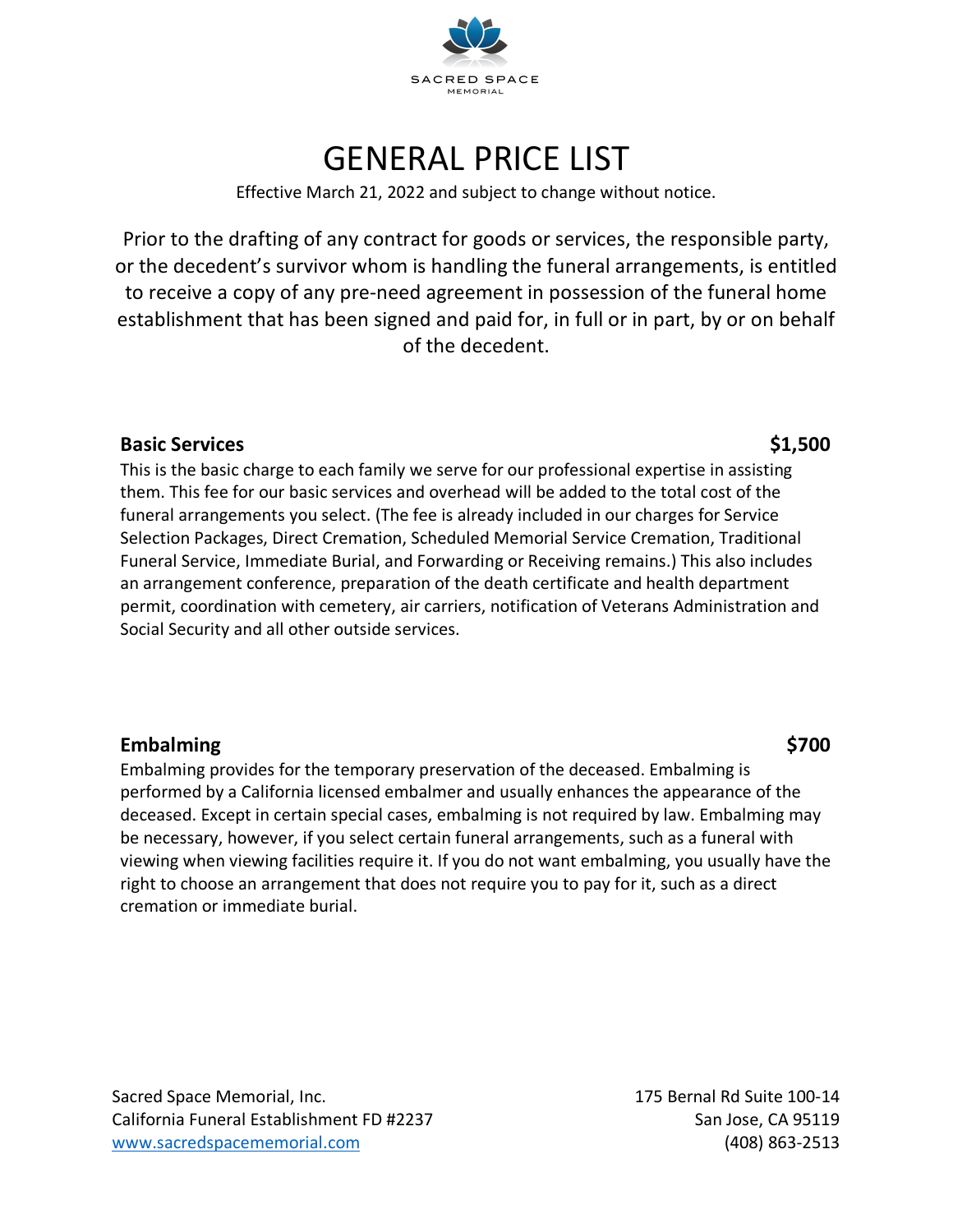

| <b>ADDITIONAL CARE OF THE DECEASED</b>                                  |       |  |
|-------------------------------------------------------------------------|-------|--|
| <b>Repair of Autopsied Remains</b>                                      | \$450 |  |
| Repair of Bone Donor                                                    | \$400 |  |
| Wash Sanitizing, Feature Set                                            | \$400 |  |
| Dressing, Cosmetizing and Casketing                                     | \$400 |  |
| Refrigeration/Sheltering of Deceased (up to 5 days, \$85 per day after) | \$400 |  |
| (5 days maximum, Additional days or portion of a day add \$85 per day)  |       |  |

| <b>SERVICES</b>                                                          |                        |
|--------------------------------------------------------------------------|------------------------|
| Rush Service Fee (requests for expedited services)                       | \$595                  |
| Pacemaker Removal (for cremation)                                        | \$295                  |
| <b>Crematory Fee</b>                                                     | \$395                  |
| Cremation in Casket, Additional                                          | \$300                  |
| Scatter of the Coast of Santa Cruz County (not witnessed)                | \$395                  |
| Scatter of the Coast of Santa Cruz County (witnessed)                    | \$1,395                |
| <b>Witnessed Cremation M-F 8-4pm</b>                                     | Add \$495              |
| Witnessed Cremation Sat \$595 Sunday \$695 Holiday \$995                 |                        |
| Shipment of Cremated Remains w/in USPS Priority Mail                     | \$250                  |
| Mailing documents Priority Mail                                          | \$40                   |
| Re-file and obtain new permit                                            | \$295                  |
| <b>Insurance Filing Fee</b>                                              | Greater of 4% or \$400 |
| Oversize Handling Fee, any decedents weighing in excess of 300 lbs.      | \$775                  |
| Personal local delivery of cremated remains                              | \$50                   |
| Storage of Cremated Remains (per day, after 10 days)                     | \$10                   |
| Split Cremated Remains, \$25 per split not including additional permits. |                        |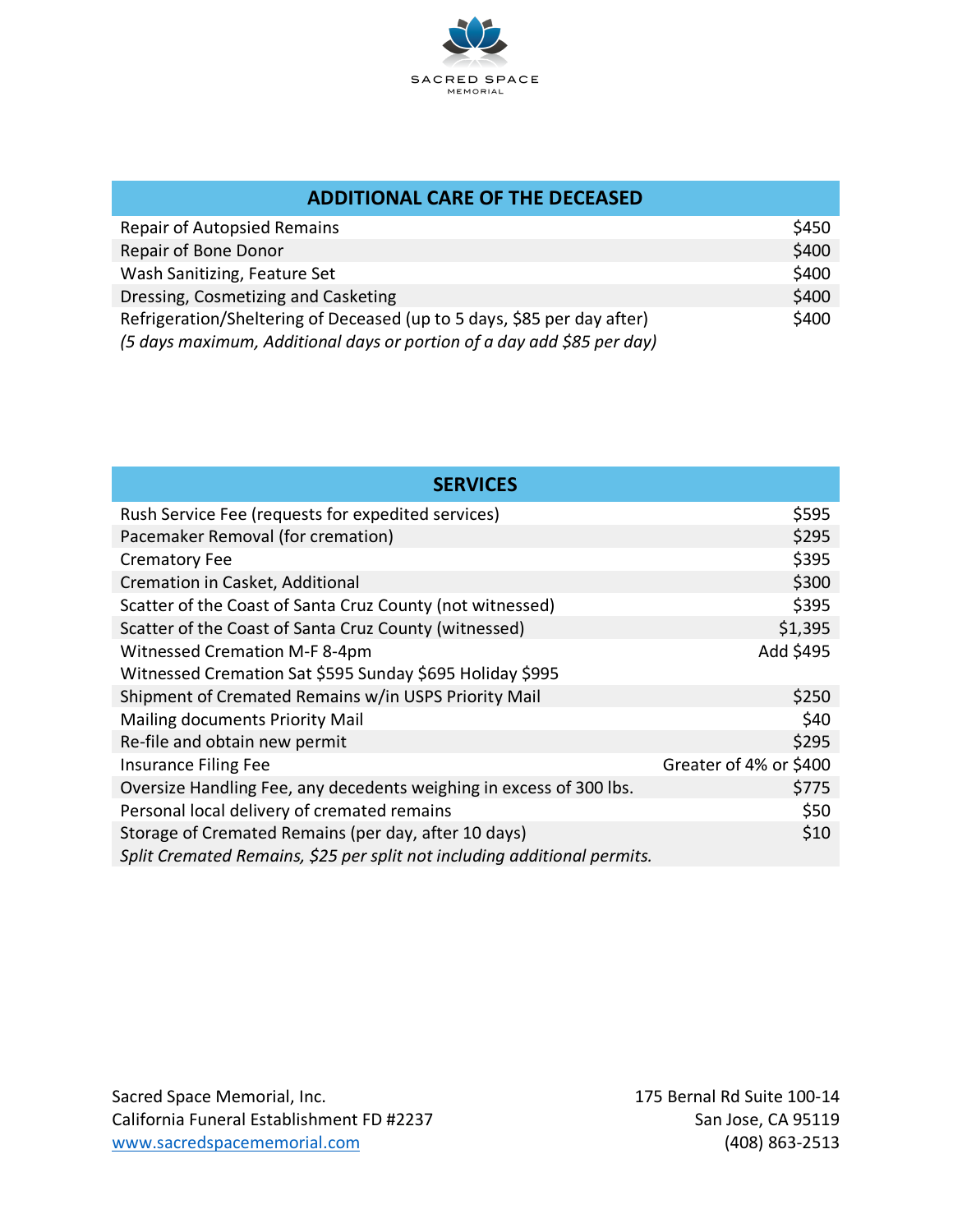

| <b>STAFF AND EQUIPMENT FOR:</b>                                                                                                              |             |
|----------------------------------------------------------------------------------------------------------------------------------------------|-------------|
| Local transfer (Santa Clara, Contra Costa, San Mateo, San Francisco Counties)<br>San Benito, Santa Cruz, Monterey, San Joaquin, add \$150.00 | \$500       |
| 2nd person transfer (residence transfers)                                                                                                    | \$250       |
| Transfer Charge beyond 25 miles                                                                                                              | \$4.50/mile |
| Funeral Ceremony***                                                                                                                          | \$695       |
| One hour maximum. Additional Hours, add \$125 per hour.                                                                                      |             |
| Viewing Service***                                                                                                                           | \$400       |
| Three hours maximum. Additional Hours, add \$125 per hour.                                                                                   |             |
| Graveside service                                                                                                                            | \$400       |
| Memorial Service (body not present) Two hours maximum<br>Additional Hours, add \$125 per hour.                                               | \$595       |
| Evening and Weekend Services                                                                                                                 | Add \$500   |
| ***Chapel / Facility Rental Not Included                                                                                                     |             |

| <b>AUTOMOTIVE EQUIPMENT</b>                                             |       |
|-------------------------------------------------------------------------|-------|
| Funeral Vehicle (per use)                                               | \$400 |
| Each additional hour \$100 per hour                                     |       |
| Service Vehicle for transfer to or from local airport or other facility | \$400 |
| Flower Vehicle (limited to 10 pieces, no more than 5 easels, per stop)  | \$295 |
| Funeral Escorts (each)*                                                 | \$250 |
|                                                                         |       |

*\*One escort per 10 cars in the funeral procession. Minimum of 2 escorts required.*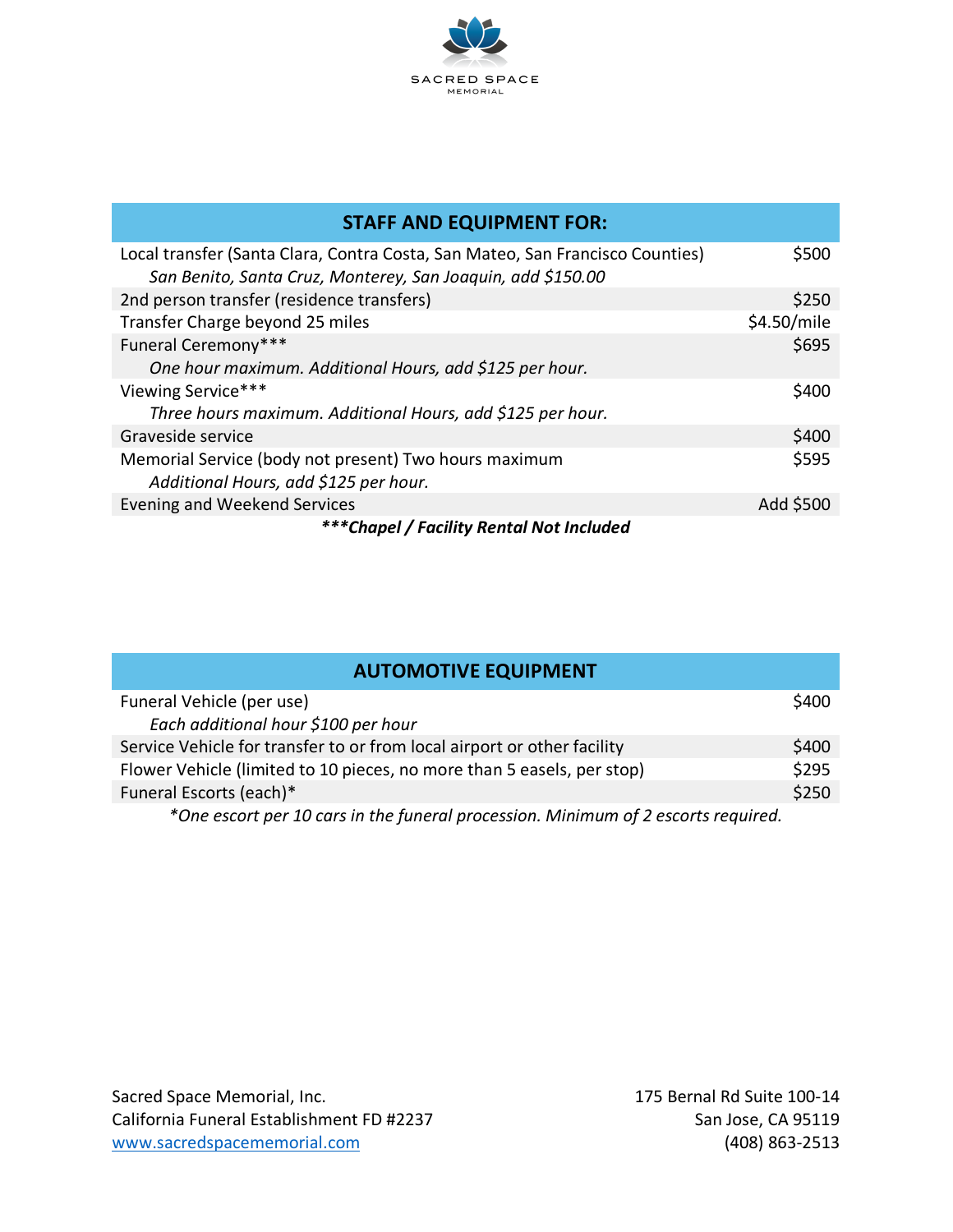

| <b>MERCHANDISE</b>                                                        |            |
|---------------------------------------------------------------------------|------------|
| Register Book - Standard                                                  | \$55       |
| Register Book - Premium                                                   | \$75       |
| Memorial Folders (100)                                                    | \$95       |
| Additional 100 Memorial Folders printed with same order                   | \$75       |
| Prayer Cards (100)                                                        | \$80       |
| Additional 100 prayer cards printed with same order                       | \$75       |
| Boxed Sets: Register Book, Prayer Cards (100), Acknowledgement Cards (50) | \$250      |
| Crucifix                                                                  | \$45       |
| Rosary                                                                    | \$15       |
| Shipping Container, Air Tray                                              | \$395      |
| Shipping Container, Combo Unit                                            | \$395      |
| Vinyl Pouch, (body bag)                                                   | \$150      |
| Unionalls                                                                 | \$150      |
| <b>Pallbearer Gloves</b>                                                  | $$10$ each |

| <b>CASH ADVANCE ITEMS</b>                                     |                    |
|---------------------------------------------------------------|--------------------|
| Santa Clara County Medical Examiner-Coroner Fee               | \$210              |
| Certified Death Certificates (each, price may vary by county) | \$21               |
| <b>Disposition Permit</b>                                     | \$12               |
| Chapel or Church Rental Fees and Clergy Honorarium            | Varies by facility |

| <b>CASKETS / URNS</b> (rental casket not offered)                                                    |                    |
|------------------------------------------------------------------------------------------------------|--------------------|
| Adult Caskets                                                                                        | \$995 to \$8,895   |
| <b>Cremation Caskets</b>                                                                             | \$1,945 to \$1,995 |
| <b>Alternative Containers (Cremation)</b>                                                            | \$0 to \$320       |
| Urns                                                                                                 | \$195 to \$3,000   |
| المتعمر والمستمسية المتعلقة الموامن بمستراط والنبير وسيبين المستمعة والمسر فالمناطق المقول سيسمون فا |                    |

A complete list of caskets and urns will be provided at the funeral home.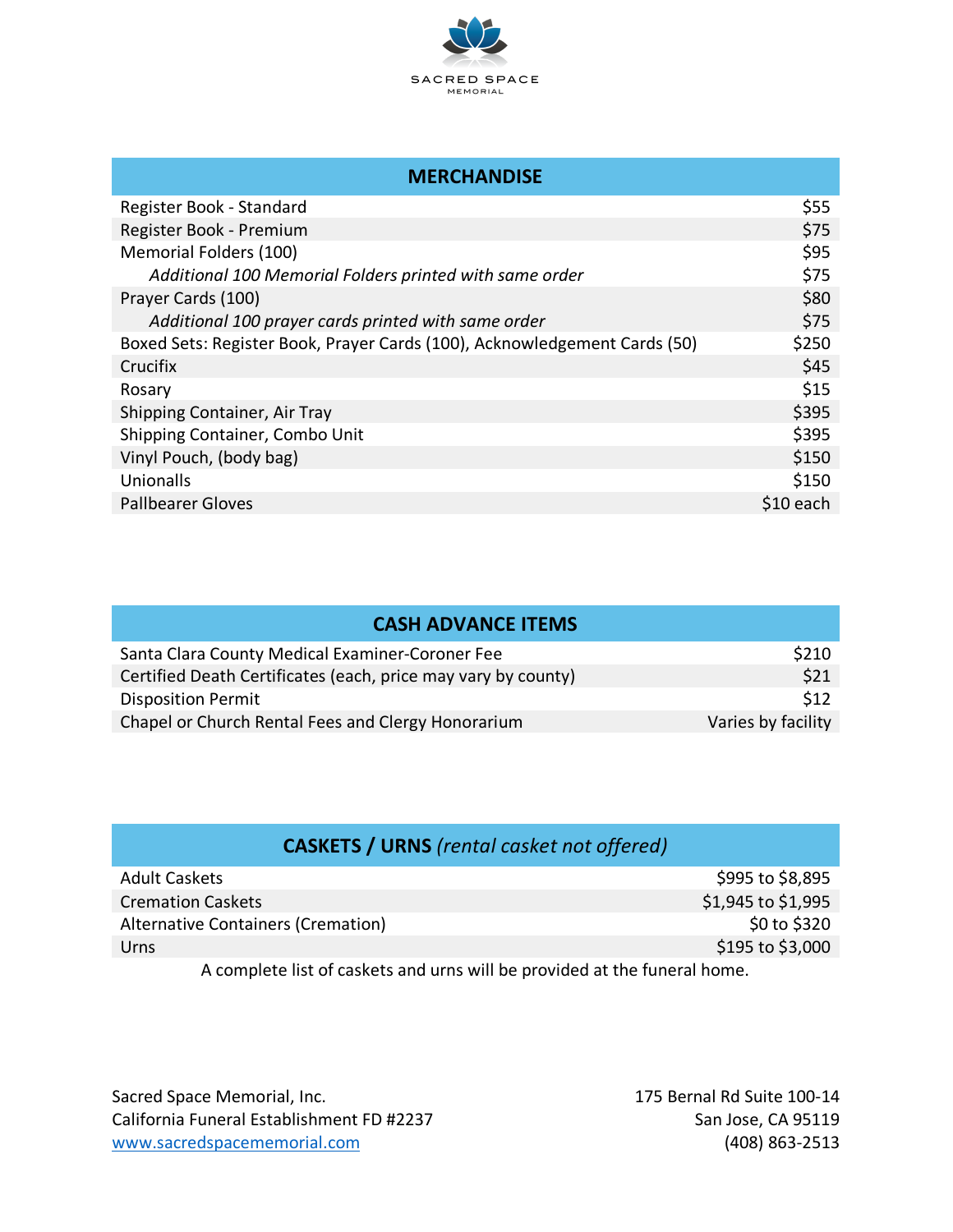

# **BURIAL AND CREMATION PACKAGES**

#### **Direct Cremation Package <b>\$1,500 to \$2,395**

#### **Online purchase of Direct Cremation starting at \$1,395**

Includes the basic services of Funeral Director and Staff, local transfer of decedent from place of death, (add \$250 for second person removal,) sheltering of remains up to 5 days, (\$85.00 per day thereafter,) transport to crematory, and crematory fee. "If you want to arrange a Direct Cremation, you can use an alternative container. Alternative containers encase the body and can be made of fiberboard or composite materials, (with or without outside covering.) The containers we provide are constructed of hardwoods, composite material and/or heavy cardboard.

| Direct Cremation with container provided by the purchaser                                  | \$1,500 |
|--------------------------------------------------------------------------------------------|---------|
| Direct Cremation with Alternative Container                                                | \$1,595 |
| Direct Cremation with casket selected at the funeral home                                  | \$1,500 |
| The cost of the casket will be added to this fee.                                          |         |
| Direct Cremation of oversized remains                                                      | \$2,595 |
| Our charge includes cremation with oversized container (air tray), additional staff,       |         |
| equipment, facilities necessary to handle human remains weighing over 300 pounds. Includes |         |
| basic plastic urn.                                                                         |         |

### **Cremation with ID View Package** *(15-20 min Max at our Care Facility)* **\$1,895**

Includes the basic services of Funeral Director and Staff, local transfer of decedent from place of death, (add \$250 for second person removal,) sheltering of remains up to 5 days, (\$65.00 per day thereafter,), wash sanitize and feature set, setup in our private viewing facility, dressing table, tastefully covered with blanket, transport to crematory, and crematory fee. "If you want to arrange a Direct Cremation, you can use an alternative container. Alternative containers encase the body and can be made of fiberboard or composite materials, (with or without outside covering.) The containers we provide are constructed of hardwoods, composite material and/or heavy cardboard." All remains received for cremation must be encased in a rigid, combustible container. Includes basic plastic urn.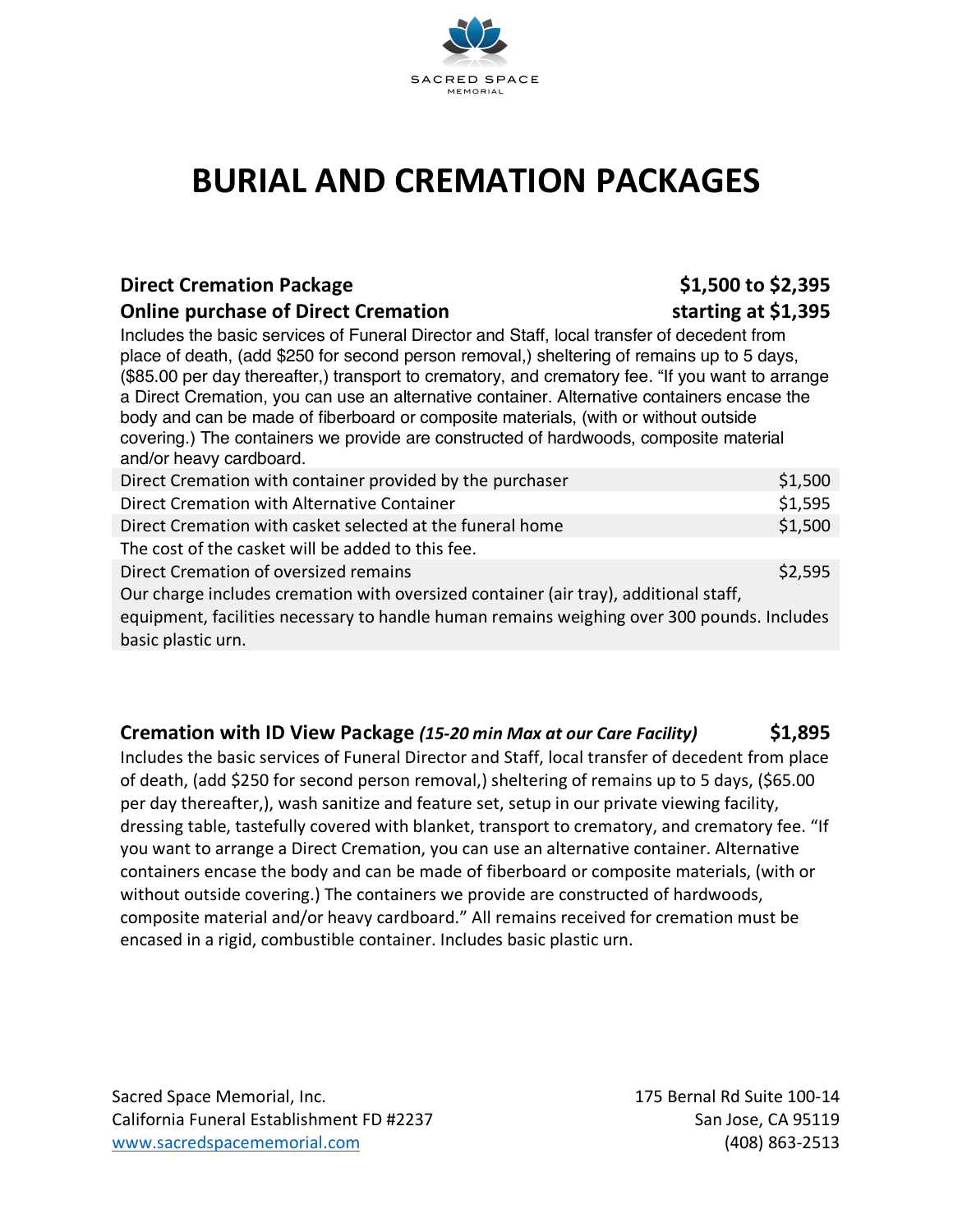### **Memorial Service Cremation Package \$2,695**

Includes basic services of Funeral Director and Staff, local transfer of decedent from place of death, (add \$250 for second person removal,) sheltering (5 days), service vehicle, crematory fee, memorial, chapel, church, or graveside service, coordination of service with church or community/vets hall, and the committal service.

(Not including flower vehicle, church/community/vets hall fees, flowers, and urn.)

### **Cremation Witnessed with Viewing Ceremony \$3,195**

Outdoor covered area adjacent to crematory. Max 30-45 min. Weekdays 8:30-4:00 PM Weekend and holiday pricing is available.

Includes basic services of Funeral Director and Staff, local transfer of decedent from place of death, (add \$250 for second person removal,) sheltering (5 days), embalming, Dressing, cosmetilogy, casket placement, service vehicle, witness crematory fee, memorial, (Not including flower vehicle, church/community/vets hall fees, flowers, and urn.)

### **Traditional Funeral Cremation Service Package \$3,995**

Includes basic services of Funeral Director and Staff, local transfer of decedent from place of death, (Contra Costa or Santa Clara Counties.) (add \$250 for second person removal,) sheltering (5 days), embalming, dressing, cosmetology, casket placement, Funeral Vehicle, Church or Chapel, Ceremony, (up to three hours,) and the Graveside or Crematory service, (max 1 hour.)

(Not including, flower vehicle, church or facility rental fees, flowers, Crematory fees, and casket)

### **Traditional Funeral Service Package \$3,395**

Includes basic services of Funeral Director and Staff, local transfer of decedent from place of death, (Contra Costa or Santa Clara Counties.) (add \$250 for second person removal,) sheltering (5 days), embalming, dressing, cosmetology, casket placement, Funeral Vehicle, Church or Chapel, Ceremony, (up to three hours,) and the Graveside or Crematory service, (max 1 hour.)

(Not including, flower vehicle, church or facility rental fees, flowers, Crematory fees, and casket)